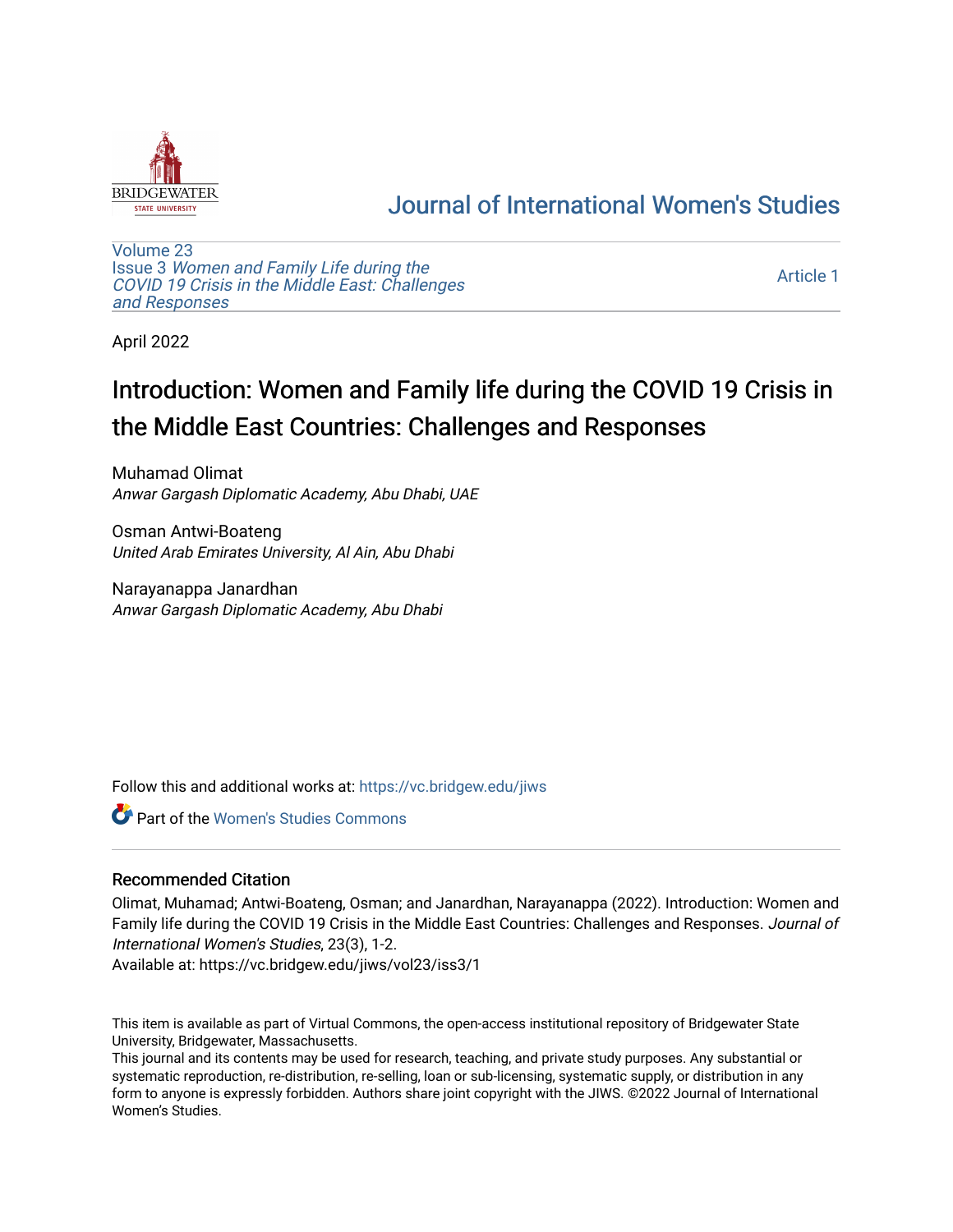## **Introduction: Women and Family life during the COVID 19 Crisis in the Middle East Countries: Challenges and Responses**

By Muhamad Olimat<sup>1</sup>, Osman Antwi-Boateng<sup>2</sup>, Narayanappa Janardhan<sup>3</sup>

The Greater Middle Eastern region is at the heart of global affairs and strategically positioned at the crossroads of world continents. Similar to other parts of the world, the region was taken by surprise by the breakout of the Coronavirus pandemic in early 2020. State and civil society institutions struggled to deal with the crisis. While some countries denied the presence of the virus even though it was spreading across the population, other countries stepped up to the challenge and began articulating a national strategy to combat the crisis and limit the damage. The state mobilized its apparatuses, resources, and personnel, simultaneously testing its preparedness systems and benefiting from the crisis in upgrading their response-capabilities. While the United Arab Emirates serves as an exemplary model in the region, Saudi Arabia, Bahrain, Qatar, and Morocco are also bright examples. On the other side, some countries have clearly failed to tackle the challenge. These include Lebanon, Iran, Iraq, Syria, Yemen, Libya, Algeria, and Tunisia, among others in the region. These countries paid a heavy price in terms of human casualties and a near economic collapse as well. A third set of countries such as Jordan, Kuwait, Algeria, Kazakhstan, Uzbekistan, Kyrgyzstan, and Oman withstood the storm fairly well.

The objective of this special issue is to examine the response of the region to the pandemic and shed some light on the lessons learned in order to be better prepared for future crises. In this endeavor, Olimat's article provides a general survey of the response of the sub-regions of the Middle East to the crisis, the Levant, the Gulf, Central Asia and North Africa. Al-Serhan, Al-Fayez, and Shweihat examine the evident neglect by the Jordanian media of the role of women in managing and combating the crisis. Such marginalization of the role of women in the media coverage of the crisis is inconsistent with the gains that the women's movement has made and the substantial contributions of women to the state and society in Jordan over the past century.

Exploring the role of Emirati women during the Cov-19 pandemic, Al-Oraimi, Karabchuk and Shomotova and Musa and Mansoori posit a counter-narrative to the existing literature on Arab Muslim women as marginalized and invisible in the public sphere. Al-Oraimi demonstrates Emirati women's agency by establishing their invaluable contributions in the public sphere in their capacity as frontline workers. This agency is the result of years of governmental empowerment of Emirati women via the provision of educational opportunities that has resulted in the dominance of Emirati women in frontline occupations such as the health and educational sectors. Karabchuk and Shomotova explore how Emirati women are faring in higher education as Ph.D. students and mothers in the midst of the pandemic. The authors establish that the doctoral mother-students are meeting their educational and maternal obligations, while navigating the pandemic by "applying a multitasking regime" to their daily routines and comparing themselves metaphorically to the proverbial "octopus," trying to do multiple things simultaneously.

<sup>1</sup> Anwar Gargash Diplomatic Academy, Abu Dhabi, UAE.

<sup>2</sup> United Arab Emirates University, Al Ain, Abu Dhabi.

<sup>3</sup> Anwar Gargash Diplomatic Academy, Abu Dhabi.